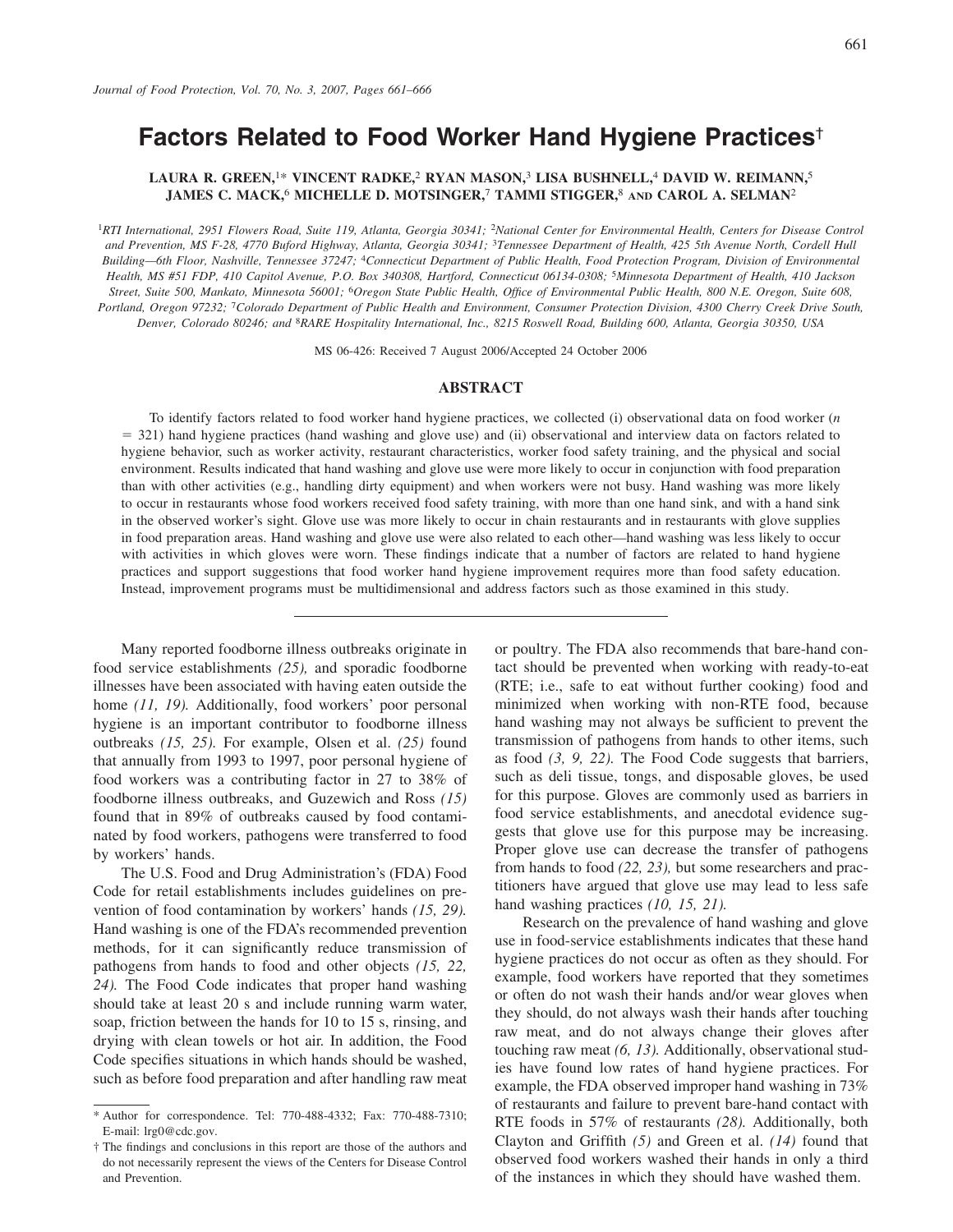| When hand washing<br>should occur                           | Activity                                    | Description                                                                                                                                |
|-------------------------------------------------------------|---------------------------------------------|--------------------------------------------------------------------------------------------------------------------------------------------|
| Before the activity                                         | Food preparation                            | Engaging in food preparation, including working with ex-<br>posed food, clean equipment and utensils, and unwrapped<br>single-use articles |
|                                                             | Putting on gloves for food prepa-<br>ration | Putting on gloves in order to engage in food preparation (see<br>above)                                                                    |
| After the activity and before<br>beginning another activity | Preparing raw animal product                | Preparing raw animal product (animal products that have not<br>been cooked or processed; uncooked eggs, meat, poultry,<br>and fish)        |
|                                                             | Eating, drinking, tobacco use               | Eating, drinking, or using tobacco (unless from a closed bev-<br>erage container handled to prevent hand contaimination)                   |
|                                                             | Coughing, sneezing, tissue use              | Coughing, sneezing, or using a handkerchief or disposable<br>tissues                                                                       |
|                                                             | Handling dirty equipment                    | Handling dirty equipment, utensils, or cloths                                                                                              |
|                                                             | Touching body                               | Touching human body parts other than clean hands and<br>clean, unexposed arms                                                              |

TABLE 1. Observed activities for which hand washing is recommended

These findings, along with evidence that poor personal hygiene frequently contributes to foodborne-illness outbreaks, indicate that improvement of food workers' hygiene practices is needed. Researchers and practitioners contend that a range of personal, social, and environmental factors influence food worker practices and that these factors need to be addressed to successfully change food workers' behavior  $(8, 26, 27)$ . Thus, the purpose of this study was to identify factors related to food worker hand hygiene practices.

This article is the second one based on a study we conducted on food worker hand hygiene practices. For this study, we observed food workers for an extended period and recorded specific information on their work activities and the hygiene practices associated with those activities. We also collected data on possible factors related to hygiene behavior through interviews with restaurant managers and observations of restaurant environments. In the first article on this study, we presented descriptive data on food worker hand washing and glove-use practices across different work activities  $(14)$ . In this article, we present data on the relationships between hand washing and glove use and factors proposed to be related to hygiene behavior. These factors include worker activity (e.g., worker busyness), restaurant characteristics (e.g., ownership: chain versus independent), worker training, physical environment (e.g., number of sinks), and the social environment and management (e.g., management encouragement of hand hygiene). These factors were chosen because existing theories or data suggest that they may affect hygiene behavior  $(1, 6-8, 12, 13, 16-$ 18, 20, 26).

#### **MATERIALS AND METHODS**

Restaurants. This study was conducted by environmental health specialists (specialists) affiliated with the Environmental Health Specialists Network (EHS-Net), a collaborative project of the Centers for Disease Control and Prevention (CDC), the FDA, the U.S. Department of Agriculture, and 9 states (California, Connecticut, New York, Georgia, Iowa, Minnesota, Oregon, Rhode Island, Tennessee; Colorado participated until 2005). EHS-Net is

focused on the investigation of environmental antecedents of foodborne illness, including food preparation and hygiene practices.

The study comprised randomly selected restaurants located in designated geographical areas in six of the 2004 EHS-Net states (Colorado, Connecticut, Georgia, Minnesota, Oregon, Tennessee; see Green et al.  $(14)$  for more information on the sample). While there is variability in these states' adoption of the FDA Food Code, all had similar hand washing guidelines and none prohibited bare-hand food contact at the time of the study.

Data collection. The study was conducted over 3 months in the fall of 2004. Before the start of the study, the study protocol was reviewed and approved by CDC's Institutional Review Board (IRB) and the appropriate IRBs in the participating states. Additionally, all specialists participated in training designed to increase data collection consistency. (See Green et al.  $(14)$  for more information)

In each restaurant, a specialist first interviewed the restaurant manager, owner, or other employee to collect data on restaurant characteristics, food preparation training and policies, manager certification, food preparation processes, and hand washing encouragement. The specialist then conducted a 10- to 15-min observation of the kitchen to collect information on the environment, such as the number of hand sinks with warm water, soap, and towels or hot-air drying methods. Then, using an observation method similar to the one designed by Clayton and Griffith  $(5)$ , the specialist conducted a 45- to 50-min observation of one worker who was preparing food. Workers were chosen on the basis of the specialist's ability to observe them relatively unobtrusively (e.g., without interfering with their work). To limit the influence of the specialist's presence on worker behavior, the specialist observed the worker for 10 to 15 min before beginning the 45- to 50-min data collection period to allow the worker time to adjust to the specialist's presence. Additionally, workers were not made aware of precisely which aspects of their behavior were being recorded during the observations.

During this observation, the specialist recorded data on specific activities that required hand washing (according to the Food Code; see Table 1) and the hand hygiene behaviors associated with those activities. For the activities of food preparation and putting on disposable gloves for food preparation, hand washing should occur before each activity. For the remaining activities (preparing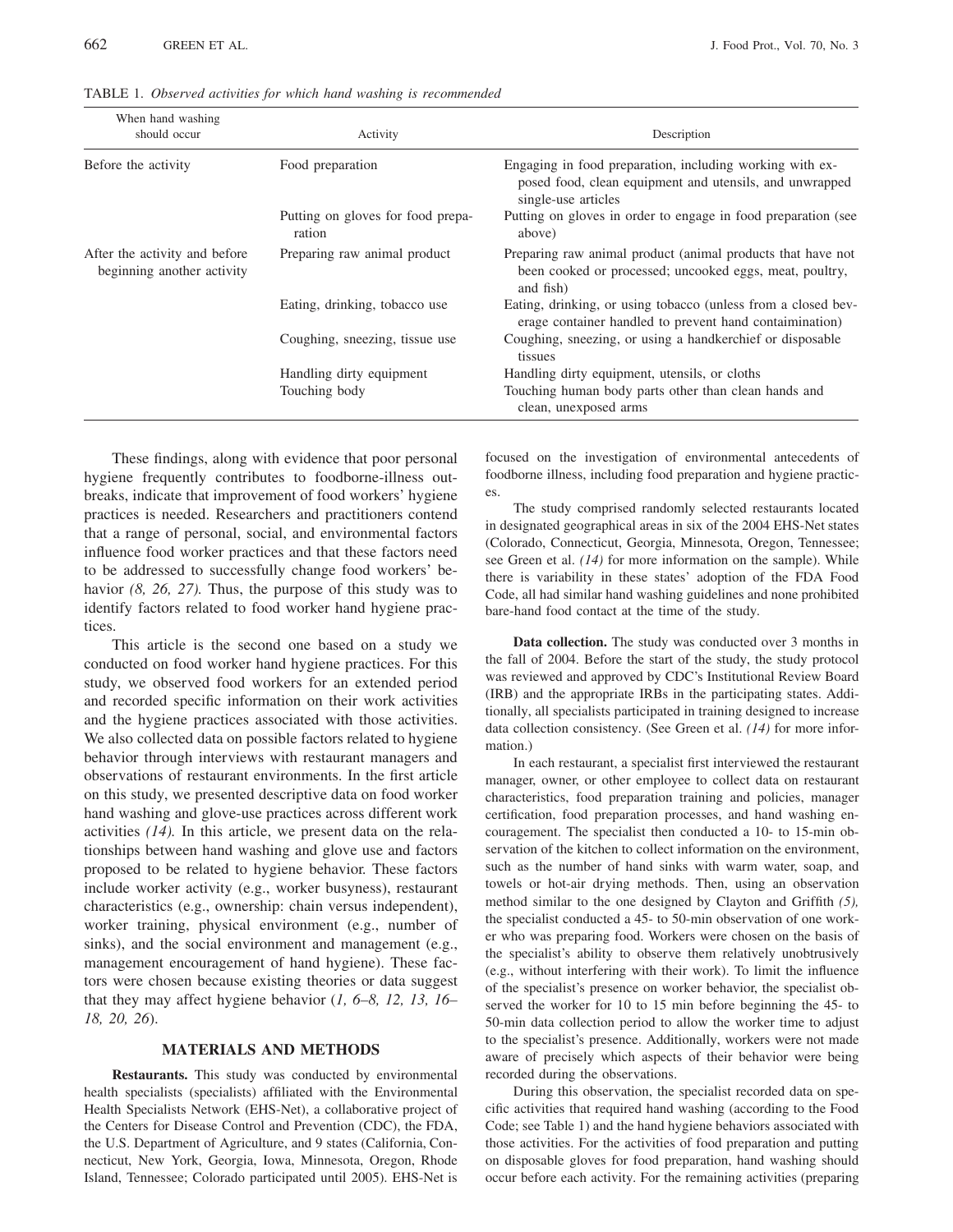| Variable                                      | Variable values                                                                                                                                                                                                    | Hand<br>washing<br>model | Glove use<br>model |
|-----------------------------------------------|--------------------------------------------------------------------------------------------------------------------------------------------------------------------------------------------------------------------|--------------------------|--------------------|
| Worker activity                               |                                                                                                                                                                                                                    |                          |                    |
| Actity type                                   | Food preparation; putting on gloves for food preparation; prepar-<br>ing raw animal product; eating, drinking, using tobacco/cough-<br>ing, sneezing, using tissue; handling dirty equipment; touching<br>the body | حما                      |                    |
| Worker busyness                               | Yes (worker engaged in $\geq 8.6$ [median] activities) vs no (worker<br>engaged in $\leq 8.6$ activities)                                                                                                          | مما                      |                    |
| Hands washed appropriately with<br>activity   | Yes vs no                                                                                                                                                                                                          |                          |                    |
| Gloves worn during activity                   | Yes vs no                                                                                                                                                                                                          | ✔                        |                    |
| Restaurant characteristics                    |                                                                                                                                                                                                                    |                          |                    |
| Restaurant ownership-chain                    | Yes vs no                                                                                                                                                                                                          | حرا                      |                    |
| Complex food preparation processes            | Yes vs no                                                                                                                                                                                                          | $\sqrt{ }$               |                    |
| Worker training                               |                                                                                                                                                                                                                    |                          |                    |
| Hand hygiene taught to workers                | Yes vs no                                                                                                                                                                                                          | مما                      |                    |
| Workers provided with food safety<br>training | Yes vs no                                                                                                                                                                                                          | مما                      |                    |
| Management certification required             | Yes vs no                                                                                                                                                                                                          | مما                      |                    |
| Physical environment                          |                                                                                                                                                                                                                    |                          |                    |
| Multiple hand sinks                           | Yes $(>1 \sin k)$ vs no                                                                                                                                                                                            | ✔                        |                    |
| Hand sink close to worker                     | Yes (<10 ft from sink) vs no ( $\geq$ 10 ft from sink)                                                                                                                                                             | مما                      |                    |
| Hand sink in worker's sight                   | Yes vs no                                                                                                                                                                                                          | مما                      |                    |
| Hand washing supplies at hand<br>sinks        | Yes (all hand sinks had warm water, soap, and recommended dry-<br>ing methods) vs no                                                                                                                               | مما                      |                    |
| Glove supplies in food preparation<br>areas   | Yes vs no                                                                                                                                                                                                          |                          | حما                |
| Social environment/management                 |                                                                                                                                                                                                                    |                          |                    |
| Worker visibility to manager                  | Yes (manager could see worker some/most of the observation)<br>vs no                                                                                                                                               |                          |                    |
| Worker visibility to customers                | Yes (worker somewhat/fully visible) vs no                                                                                                                                                                          |                          |                    |
| Management encouragement of hand<br>washing   | Yes (respondents said hand washing was encouraged) vs no                                                                                                                                                           | $\sqrt{ }$               |                    |

TABLE 2. Variables used in logistic regression models of appropriate hand washing and glove use

raw animal products; eating, drinking, or using tobacco; coughing, sneezing, or using tissues; handling dirty equipment or utensils; and touching human body parts other than clean hands and arms), hand washing should occur after each activity and before beginning another activity. Data were also collected on the activity of preparing raw produce. However, because of inconsistencies in the way specialists identified raw produce, these data were excluded from analysis.

The specialist also collected data on hand hygiene behaviors in which the worker engaged along with each of the observed activities. The specialist recorded whether the worker placed his or her hands under running water, whether the worker used soap, whether and how the worker dried his or her hands (e.g., paper towel, cloth towel, clothes), and whether the worker wore and removed his or her gloves. Data were also recorded on whether hand sanitizer was used, but those data are not discussed here. Finally, the specialist recorded data on the physical environment during the observation, such as proximity of the observed worker to the nearest sink.

Data analysis. We used multivariate logistic regression models to determine the combination of factors that best explained hand hygiene practices. Stepwise regression procedures were used to guide the determination of the explanatory variables included in the final models. A model was conducted for appropriate hand washing, which entailed (i) removing gloves, if worn; (ii) placing hands under running water; (iii) using soap; and (iv) drying hands with paper towels, cloth towels, or hot air. A model was also conducted for glove use, which entailed wearing gloves during work activities. For these models, the level of analysis was activity; thus, the outcome variables were dichotomous and indicated whether the hygiene practice (hand washing or glove use, depending on the model) occurred with each observed activity for which hand washing is recommended. Because the observed worker in each restaurant engaged in multiple activities during the observation, activity was treated as a repeated measure in all analyses. The state in which data collection took place was included as a control variable in both regression models. Preliminary forward stepwise regression analyses were conducted with the SAS software package (SAS, Cary, N.C.); all other regression analyses were conducted with the SUDAAN software package (RTI International, Research Triangle Park, N.C.) to account for the repeated measures aspect of these data.

Table 2 describes the explanatory variables included in the regression models. These fell into the categories of worker activity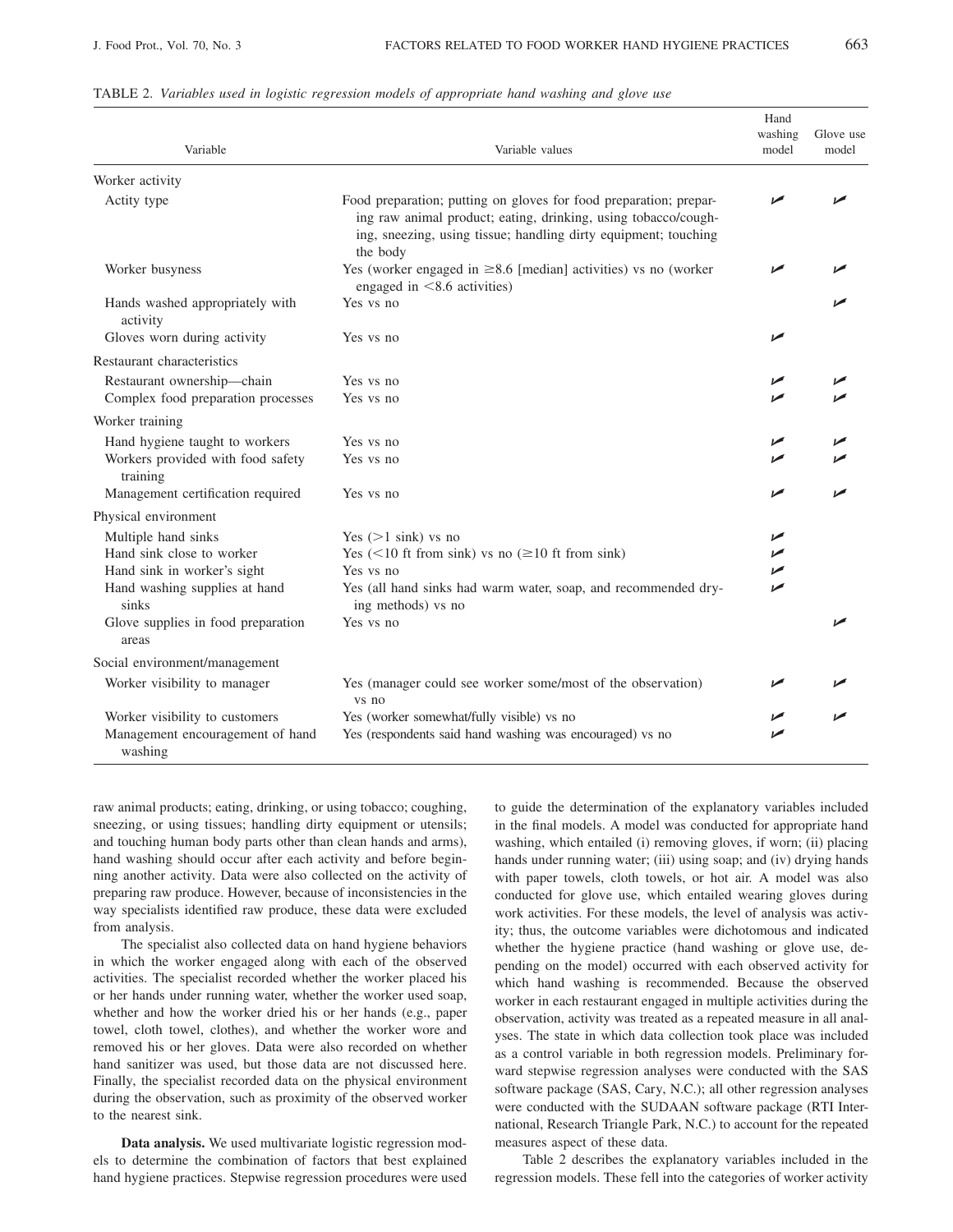(activity type, worker busyness, hands washed, gloves worn), restaurant characteristics (ownership: chain versus independent, complex food preparation processes [i.e., holding, cooling, reheating or freezing of foods]), worker training (hand hygiene taught to food workers, food safety training provided to food workers, management certification required), physical environment (multiple hand sinks, hand sink closeness to worker, hand sink in worker's sight, hand washing supplies at hand sinks, glove supplies in food preparation areas), and social environment and management (worker visibility to manager, worker visibility to customers, management encouragement of hand washing). All explanatory variables were included in the initial regression model of appropriate hand washing. All explanatory variables, except those expected to only be related to hand washing (multiple hand sinks, hand sink closeness to worker, hand sink in worker's sight, hand washing supplies at hand sinks, and management encouragement of hand washing) were included in the glove-use model. Additionally, whether gloves were worn in conjunction with the activity was included as an explanatory variable in the hand washing model and whether hands were washed appropriately in conjunction with the activity was included as an explanatory variable in the gloveuse model. Odds ratios (ratios above 1 indicate that the hygiene behavior was more likely to occur with the activity; ratios below 1 indicate that the hygiene behavior was less likely to occur with the activity) and Wald  $F$  test probability values (values at 0.05 or lower are considered significant) are provided for each explanatory variable included in the final regression models.

### **RESULTS**

**Descriptive analyses.** Of the 1,073 establishments we contacted, 808 were eligible to participate (i.e., met our definition of a restaurant, were open for business, and did not belong to a chain with an already participating restaurant). Of these, 333 agreed to participate, yielding a response rate of 41%. Because of missing information, data are reported on only 321 restaurants. Sixty-one percent  $(196)$  of the restaurants were independently owned, 38%  $(121)$  were chains or franchises, and  $1\%$  (4) had missing data concerning ownership.

The median duration of individual worker observations was 48 min (25% quartile = 45; 75% quartile = 48). Observed workers engaged in a total of 2,195 activities falling into one of the defined activity categories. The estimated median number of activities observed per hour per worker was 8.6 (25% quartile = 5; 75% quartile = 12.3). The most frequent activity, accounting for 36% of all activities (786 activities), was handling dirty equipment, followed by food preparation (23%; 514 activities); preparing raw animal product (17%; 384 activities); putting on gloves for food preparation (10%; 224 activities); touching the body (9%; 197 activities); eating, drinking, or using tobacco (3%; 77 activities); and coughing, sneezing, or using tissue  $(1\%; 13)$ activities). Because of the low frequency of the last two groups of activities, they were combined into one category called "eating/coughing" for the remaining analyses.

Workers washed their hands appropriately (i.e., removed gloves, if worn; placed their hands under running water; used soap; and dried their hands with paper or cloth towels or hot air) in conjunction with 27% (588 of 2,195 activities) of all activities. They wore gloves during 28% (608 of 2,195 activities) of all work activities. More de-

TABLE 3. Logistic regression model of appropriate hand washing (n = 2,149)

| Hand washing                                               | Odds<br>$ratio^a$ | Lower<br>95% $Cl^b$ | Upper<br>95% Cl |
|------------------------------------------------------------|-------------------|---------------------|-----------------|
| Worker activity                                            |                   |                     |                 |
| Activity type                                              |                   |                     |                 |
| Food preparation (reference)<br>Putting on gloves for food |                   |                     |                 |
| preparation                                                | 0.64              | 0.34                | 1.22            |
| Preparing raw animal product                               | $0.44 *c$         | 0.31                | 0.61            |
| Eating/coughing                                            | $0.48*$           | 0.31                | 0.74            |
| Handling dirty equipment                                   | $0.13*$           | 0.07                | 0.23            |
| Touching body                                              | $0.39**$          | 0.20                | 0.74            |
| Worker was busy<br>Worker wore gloves during the           | $0.45*$           | 0.30                | 0.66            |
| activity                                                   | $0.41*$           | 0.26                | 0.67            |
| Worker training                                            |                   |                     |                 |
| Workers provided with food<br>safety training              | $1.81***$         | 1.06                | 3.12            |
| Physical environment                                       |                   |                     |                 |
| Multiple hand sinks                                        | $1.63***$         | 1.07                | 2.47            |
| Hand sink in worker's sight                                | $1.93**$          | 1.15                | 3.23            |

<sup>*a*</sup> Odds ratios above 1 indicate that hand washing was more likely to occur with the activity; odds ratios below 1 indicate that hand washing was less likely to occur with the activity.

 $<sup>b</sup>$  CI, confidence interval.</sup>

<sup>c</sup> Wald F test probability values: \*  $P < 0.001$ , \*\*  $P < 0.01$ , \*\*\* P  $< 0.05$ .

tailed descriptive data on these hand hygiene activities can be found in Green et al.  $(14)$ .

Appropriate hand washing. The final regression model for appropriate hand washing was comprised of the variables that best accounted for the variance in appropriate hand washing ( $R^2 = 0.142$ ). Those included activity type, worker busyness, glove use, food safety training provided to food workers, multiple sinks, and hand sink in worker's sight (Table 3). Appropriate hand washing was more likely to occur with food preparation activities than with all other activities except putting on gloves. Appropriate hand washing was also more likely to occur in restaurants where food workers received food safety training, where there were multiple hand sinks, and where a hand sink was in the observed worker's sight. Appropriate hand washing was less likely to occur when workers were busy and when gloves were worn at the point at which hand washing should occur.

**Glove use.** The activities of food preparation and putting on gloves for food preparation were combined for these analyses. Specifically, all activities categorized as putting on gloves for food preparation were recategorized as food preparation activities in which gloves were worn. The final regression model for glove use was composed of the variables that best accounted for the variance in glove use  $(R^2)$  $= 0.235$ ). Those included activity type, worker busyness, hand washing, restaurant ownership, and glove supplies in food preparation areas (Table 4). Glove use was more likely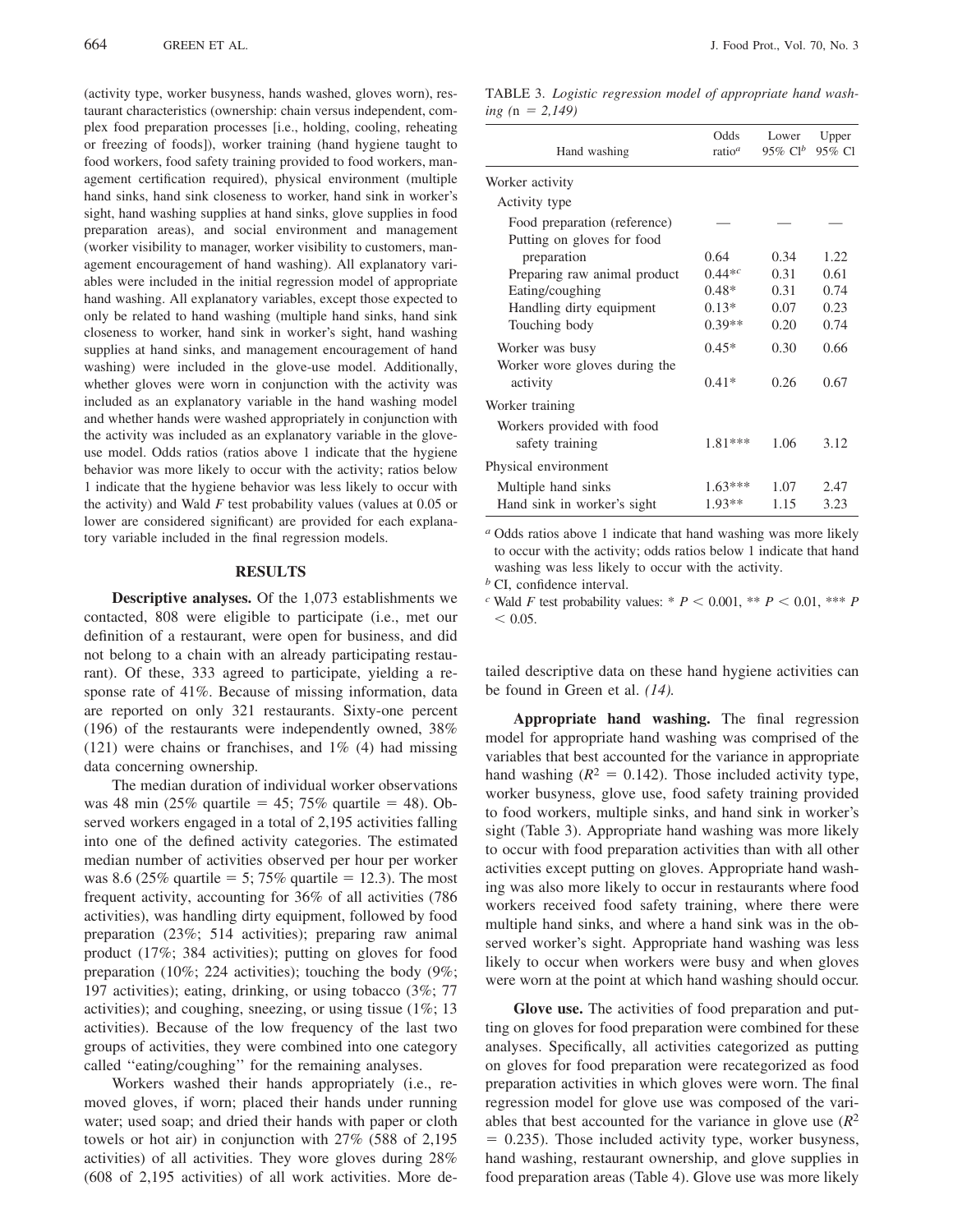TABLE 4. Logistic regression model of glove use  $(n = 2,160)$ 

| Glove use                                    | Odds<br>$ratio^a$ | Lower<br>95% $Cl^b$ 95% Cl | Upper |
|----------------------------------------------|-------------------|----------------------------|-------|
| Worker activity                              |                   |                            |       |
| Activity type                                |                   |                            |       |
| Food preparation (reference) <sup>c</sup>    |                   |                            |       |
| Preparing raw animal product                 | 0.69              | 0.41                       | 1.18  |
| Eating/coughing                              | $0.17**d$         | 0.05                       | 0.62  |
| Handling dirty equipment                     | $0.42*$           | 0.27                       | 0.67  |
| Touching body                                | $0.52*$           | 0.30                       | 0.92  |
| Worker was busy<br>Worker washed hands along | $0.51**$          | 0.31                       | 0.83  |
| with activity                                | $0.37*$           | 0.23                       | 0.58  |
| Restaurant characteristics                   |                   |                            |       |
| Restaurant ownership—chain                   | $3.41*$           | 1.91                       | 6.09  |
| Physical environment                         |                   |                            |       |
| Glove supplies in food prepara-              |                   |                            |       |
| tion areas                                   | 5.47*             | 2.88                       | 10.38 |

<sup>*a*</sup> Odds ratios above 1 indicate that glove use was more likely to occur with the activity; odds ratios below 1 indicate that glove use was less liketly to occur with the activity.

 $<sup>b</sup>$  CI, confidence interval.</sup>

- <sup>c</sup> The activities of food preparation and putting on gloves for food preparation were combined for this analysis.
- <sup>d</sup> Wald F test probability values: \* P < 0.001, \*\* P < 0.01, \*\*\* P  $< 0.05$

to occur during food preparation activities than during activities involving eating/coughing, handling dirty equipment, and touching the body. Glove use was also more likely to occur in chain restaurants and in restaurants with glove supplies in the food preparation areas. Glove use was less likely to occur when workers were busy and during activities with which workers washed their hands appropriately.

## **DISCUSSION**

Both appropriate hand washing and glove use were related to activity type—workers were more likely to wash their hands appropriately and wear gloves with food preparation than with most other activities. This finding is encouraging, for it suggests that at least some workers understand the need to protect food from hand contamination. Appropriate hand washing and glove use were also related to worker busyness—these hand hygiene behaviors were less likely to occur when workers were busy (i.e., engaged in relatively larger numbers of activities needing hand washing). Because food workers have identified time pressure as a barrier to engaging in safe food preparation practices  $(6, 12, 20)$ , these results are perhaps not surprising. However, given that time pressure is also inherent to the food service industry, these results are troubling. We have previously suggested that restaurant managers ensure adequate staffing for the workload and emphasize the importance of food safety over speed to combat the effects of time pressure on safe food preparation practices  $(12)$ . Clayton and Griffith  $(5)$  have proposed that restaurants evaluate

their food preparation activities in light of the frequency with which hand washing is needed. A reduction in the number of needed hand washings may lessen time pressure and thereby increase the likelihood that food workers will engage in the remaining needed hand washings and don gloves when appropriate.

Hand washing and glove use were related to each other—appropriate hand washing was less likely to occur with activities in which gloves were worn than with activities in which gloves were not worn. These results suggest that workers who wear gloves do not remove them and wash their hands as they should. Although some researchers and practitioners have contended that glove use can promote poor hand washing practices  $(10, 15, 21)$ , little data exists on this issue. More research is needed to understand the relationship between glove use and hand washing.

Appropriate hand washing was positively related to two factors associated with restaurants' hand sinks: multiple hand sinks and a hand sink in the worker's sight. These factors contribute to sink accessibility, which likely promotes hand washing. Appropriate hand washing was also more likely to occur in restaurants in which the manager reported that food workers received food safety training. This finding is consistent with other findings of an association between knowledge and training and safe food preparation practices  $(4)$ .

Glove use was related to restaurant ownership-workers were more likely to wear gloves in chain restaurants than in independent restaurants. This finding suggests that glove use may be determined, at least in part, by restaurant management. Some types of restaurants, such as chains, may be more likely to require and institutionalize glove use. Gloves were also worn more often when glove supplies were accessible in food preparation areas. As with sinks and hand washing, glove accessibility likely promotes glove use.

The findings of this study indicate that a number of factors are related to hand hygiene practices and support those who have suggested that food worker hand hygiene improvement requires more than the provision of food safety education. Instead, improvement programs must be multidimensional and address additional factors  $(8, 26, 27)$ . These factors may include, but are certainly not limited to, those found to be significant in this study: activity type, worker busyness, number and location of hand sinks, availability of supplies (e.g., gloves, soap, towels), restaurant ownership, and the relationship between prevention methods (i.e., glove use and hand washing).

The FDA recommends that barriers such as gloves be used to prevent hand contact specifically with RTE food. Although we examined glove use during food preparation, we did not distinguish between RTE food and non-RTE food (other than raw meat or poultry). Explanatory variables for glove use with RTE food may differ from those identified in our study. Additionally, because of concerns about data collection complexity, we did not collect data on some hand hygiene behaviors that are considered important by the FDA (29). For example, we did not measure how long workers washed their hands or whether they cre